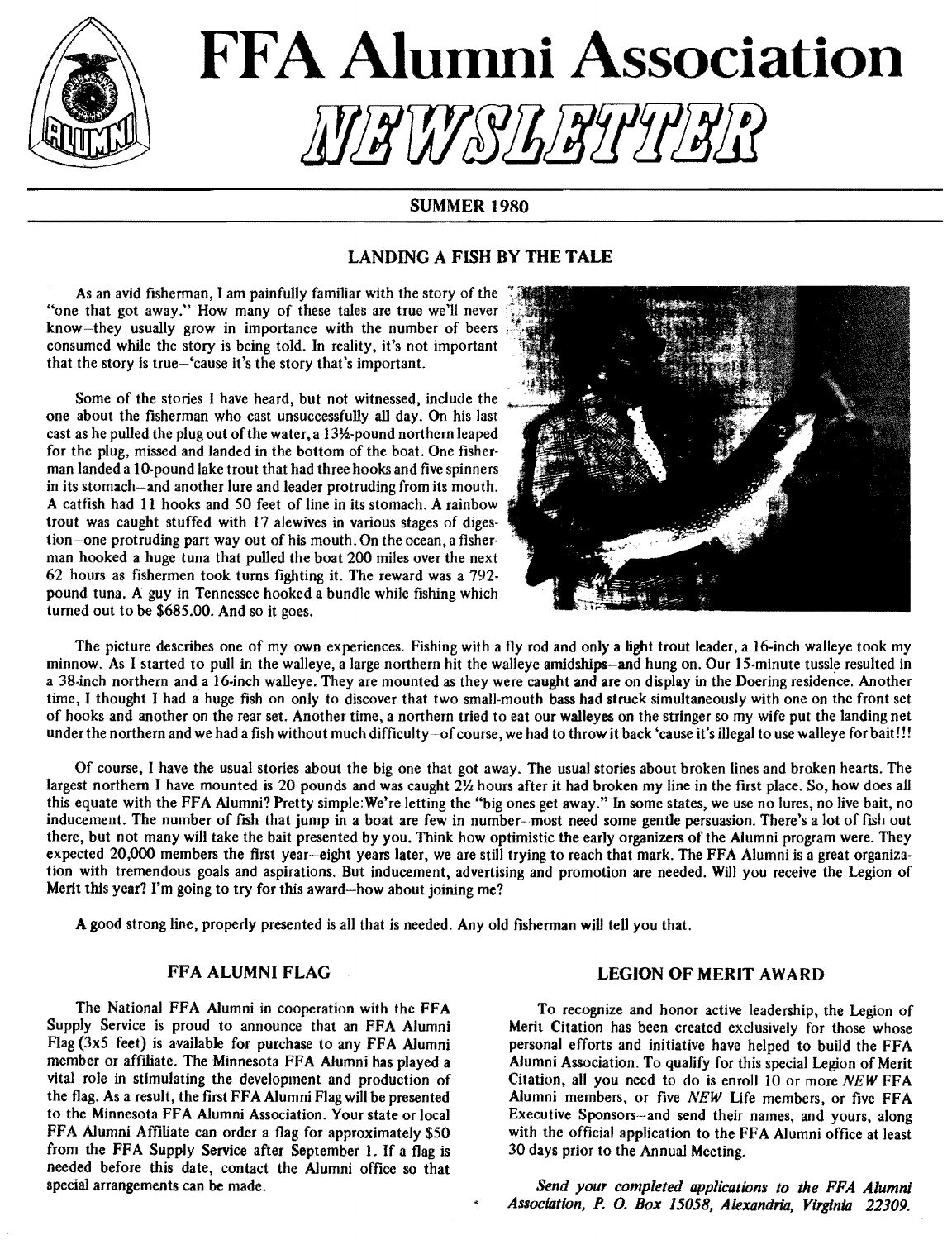#### PLAN TO ATTEND

Make plans to attend the FFA Alumni and FFA Conventions in Kansas City, Missouri, on November 12-14. The FFA Alumni will have the opportunity to attend activities which will allow a better understanding of your FF A Alumni Association, and also an opportunity to view the educational and inspirational FFA Convention. The FFA Alumni will host a reception for the Honorary American Farmers and Leadership Workshops for FFA members and advisors and FFA Alumni. The FFA Alumni Convention sessions will be held on Wednesday and Thursday mornings.

#### EXECUTIVE SPONSORS

FFA... You can make a difference! Your investment as an Executive Sponsor will continue the prestigious Star Greenhand, Star Farmer, and Star Agribusinessman programs in local chapters across this nation. The one-half million young men and women working toward improvement, striving toward excellence, becoming better people ... because you cared enough to make a personal commitment.

FFA . . . The Executive Sponsor Commitment. Executive Sponsors to FFA make a personal commitment by investing \$100 or more. Your investment will be a meaningful commitment to young people, to FFA, and to the future of agriculture. The future is now ... and now we ask you to join the hundreds of others who annually become Executive Sponsors.

The FFA Alumni salutes the 1980 Executive Sponsors. The following have contributed \$100 since our last newsletter as an investment toward the vocational agriculture -FFA program. The Executive Sponsor funds directly support the prestigious Star Greenhand, Star Farmer, and Star Agribusinessman Award Programs and the FFA Alumni Association.

| Romaine J. Ace Brooklyn, Wisconsin           |  |
|----------------------------------------------|--|
|                                              |  |
|                                              |  |
|                                              |  |
| Wayne F. Fox Des Moines, Iowa                |  |
|                                              |  |
| William P. Harsh Overland Park, Kansas       |  |
| John and Mary Hoover Shawnee Mission, Kansas |  |
|                                              |  |
|                                              |  |
|                                              |  |
|                                              |  |
|                                              |  |
| Lancaster FFA Alumni :  Lancaster, Wisconsin |  |
|                                              |  |
| H. G. McCarty New Holland, Pennsylvania      |  |
| Virgil Martinson Stoughton, Wisconsin        |  |
|                                              |  |
|                                              |  |
|                                              |  |
|                                              |  |
|                                              |  |
| Donald L. Staheli. New Canaan, Connecticut   |  |
|                                              |  |
| J. N. Tiemann Kansas City, Missouri          |  |
| Roy W. Uelner Brookfield, Wisconsin          |  |

#### SLIDE-TAPE PRESENTATION

The FFA Alumni is presently developing a JS-minute slide-tape presentation called "FFA Alumni-It's Working." It will explain the ways the National FFA Alumni is supporting and serving vocational agriculture-FFA. The premiere showing will be at the National FFA Alumni Convention. The slidetape production costs are sponsored by Ace Bolt and Nut Company. The script is being written by Dan Reuwee, former Director of Information with the FFA and now with the National Soybean Association. The narration will be done by Orion Samuelson of WGN Broadcasting Company in Chicago.

#### HALL OF ACHIEVEMENT

The National FFA Alumni presented on your behalf a check for \$500 to the FFA Foundation for the Hall of Achievement. The Hall of Achievement will include a memento room, library, resource center, conference rooms, and exhibits, and will be available to the thousands of FFA Alumni, FFA members, and guests, who visit the National FFA Center. FFA Alumni members, affiliates, and State Associations are encouraged to support this outstanding exhibit.

Pictured below is a portion of the auditorium gallery display which features the FFA Alumni Association. This exhibit, sponsored by John Deere, is the first of ten areas to be finished as part of the Hall of Achievement.



# WEA ALUMNI SCHOLARSHIP WINNER

Congratulations goes to Paul Ehrhardt of Oakfield, Wiscon· sin, for receiving the 1980 WEA scholarship sponsored by the National FFA Alumni. The \$130 was presented to Paul on June 10 as he prepared for departure on a 12-month Around-The-World WEA program.

Paul wrote from Brussels on June 12 stating:

I'd like to thank the FFA Alumni and the entire FFA for your support of the WEA program. The tour is already quite interesting and educational, and I'm really looking forward to the remainder of the WEA placement.

Things in Brussels are quite different than how it is in America. The differences really make me think about life and wonder why the differences exist. I like the city of Brussels very much and enjoy watch· ing the people and seeing how much the same people are throughout the world, and how much they differ in many ways.

I'd especially like to thank you for the scholarship money as I have found dollars don't go very far in Belgium or any of Europe. The WEA program is very much worthwhile and hope to see you continue to support it. Thanks for supporting me, and the entire FFA program.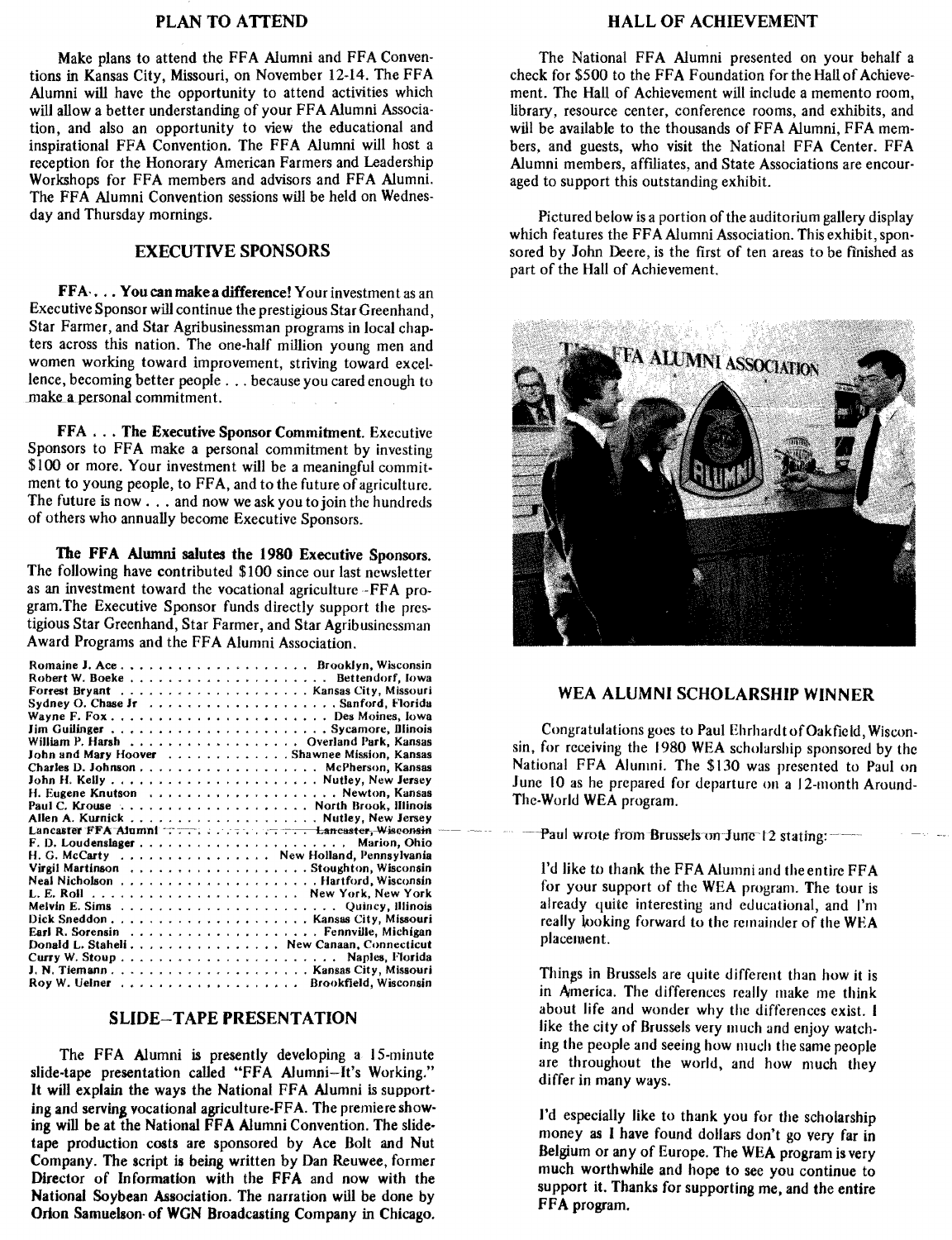# WASHINGTON FFA LEADERSHIP CONFERENCE SCHOLARSHIPS



The National FFA Alumni awarded 21 scholarships valued at \$4,200.00 this summer. The National FFA Alumni awards one scholarship for every 500 active FF A Alumni members in a state. The scholarship winners are selected by the State FFA Alumni.

Pictured above are Michael Larson, Evansville, WI; Jeff Zimmerman, Forest, IL; Mike Torrey, Wamego, KS; Pat Steiner, New Holstein, WI; Jim Kasten, Omro, WI; and Lisa Byrd, Oxford, OH, which were Alumni scholarship winners attending the June 23-27 Conference.

# SALUTE WESTMER FFA ALUMNI

The Westmer FFA Alumni in Illinois kept their vocational agriculture-FFA program running in an outstanding manner until a new teacher was found to fill a vacancy created in mid· year. Eldon Aupperle, FFA Alumni President for Illinois, spoke at their banquet this spring and reported this FFA Alumni group is an outstanding example of a local alumni in action.

### STATE FFA OFFICERS BECOME LIFE MEMBERS



Another milestone has been reached in Wisconsin during 1980. The entire PFA officer team has become lifetime members of the National and Wisconsin FFA Alumni Association. This group has energetically promoted the FF A Alumni concept throughout the year during their chapter visits. This support has led to the establishment of 18 new affiliates and 864 additional Alumni members. These dedicated young people are helping to assure the continued growth and relevance of FFA in Wisconsin. Wisconsin has already surpassed last year's (J 979) total of 3,622 members.

# 東東居留

FFA ALUMNI INTERN

Steve Washington, the 1980 FF A Alumni Intern, is pictured with Robert Cox, Executive Director of the National FFA Alumni, Congressman Wes Watkins from Oklahoma, and Congressman Carroll Hubbard from Kentucky. The intern position, established to provide visibility to vocational agriculture-FF A in the governmental affairs area, has proven to be very successful. The FFA Alumni Association has an agreement with the Congressional Rural Caucus for the FFA Alumni to serve on a half-time basis in their Capital office. As a result, the FFA Alumni Intern has the benefits of other Congressional interns that include educational seminars and use of the Library of Congress. Congressman Watkins serves as Chairman of the Congressional Rural Caucus and Congressman Hubbard is an active member. Steve is a former Kentucky FFA President and presently is a student at Iowa State University. Steve recently made the following statement about the first month of his internship:

The day of the FFA Alumni intern is far from being dull. Mornings are filled with briefings and contacts to disseminate vocational agriculture-FFA. My afternoons are involved with the Congressional Rural Caucus, which monitors legislation that affects rural America and helps to see that rural life is sustained in the highest degree. Since my major in college is public service and administration in agriculture, it is hard to imagine a better position to learn and to give service to the FFA and rural living which has done so much in shaping my life.

#### 1980 NATIONAL FFA ALUMNI COUNCIL

Moyd Doering, Pres. Eldon E. Witt State Dept Public Instr State f'FA Ex Sec State Dept Public Instr State FFA Ex Sec<br>126 Langdon Street Box 466<br>Madison, WI 53702 Roanoke, IL 6156

Phyllis Sokolosky, VP Box 8 Owasso, OK 74055

Odell Miller, Past Pres Ohio State Univ Layton G. Peters<br>2120 Fyffe Road 605 North Highls

Harold D. Lineberry Robert H. Holloway<br>1015 Percy Warner Rt. 1, Box 141<br>Nashville, TN 37205 Medical Lake, WA 1015 Percy Warner Rt. 1, Box 141

Dr. O. S. Gilbertson 302 Agric Hall E Campus Univ Neb<br>Lincoln, NE 68583

Roanoke, IL 61561 Mark Sanborn Route 2, Box 44<br>Past Nat'l FFA Pres Winchester, VA 22601 Past Nat1 FFA Pres Winchester, VA 22601<br>1905 Rt. 322 East Orwell, OH44034 2120 Fyffe Road 605 North Highland mauson, w. Columbus, OH 43210 New Ulm, MN 56073 Byron Rawla

99021 National FFA Advisor P. 0. Box 15160

Robert W. Cox O. Box 15160 Alexandria, VA22309

Alexandria, VA 22309

Phillip Alampi R. R. 1, Box 59<br>Pennington, NJ 08534

Arthur Kurtz 801 Badger Road

Doug Rinker, FFA Pra